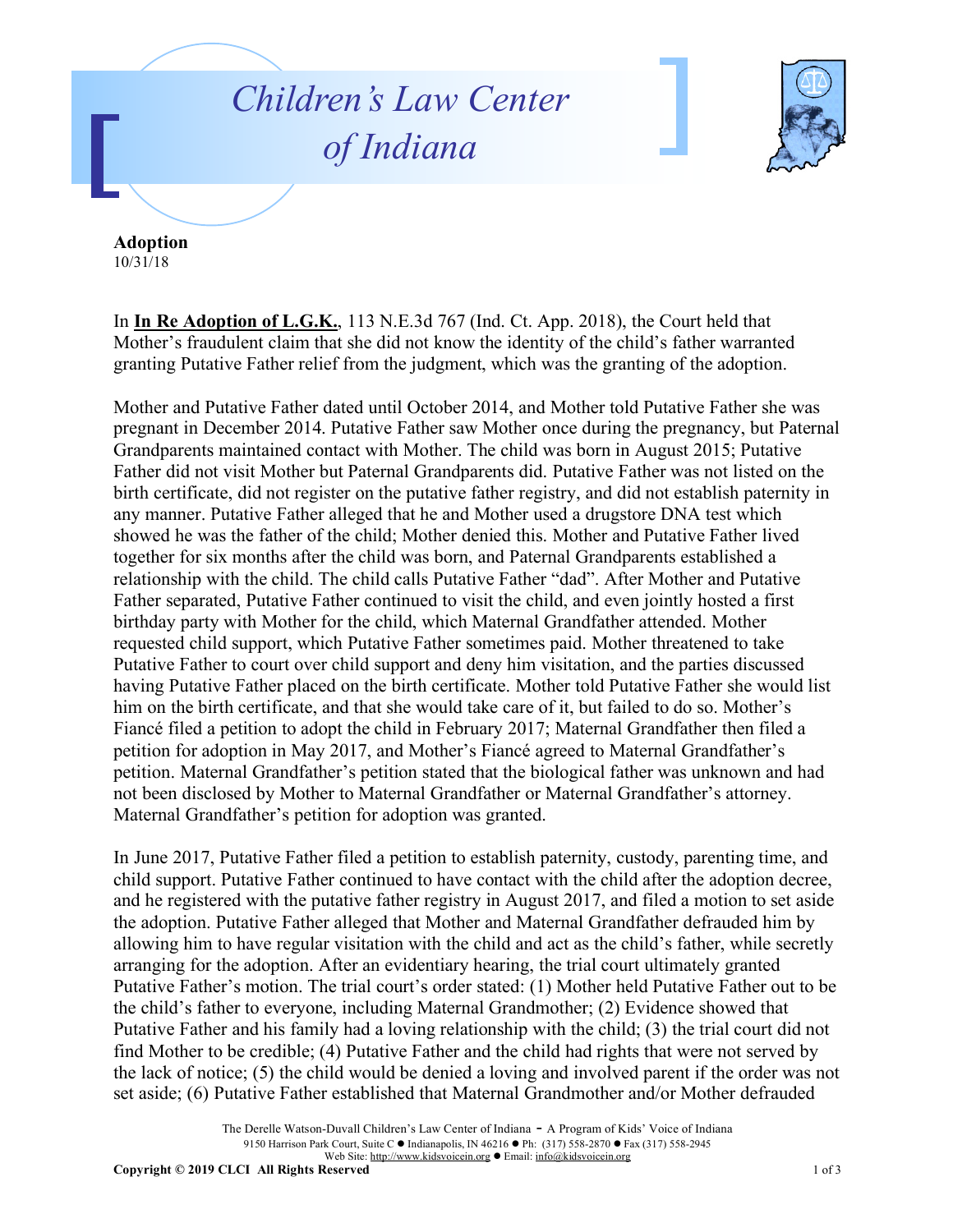Putative Father and the trial court; (7) Putative Father was induced by Mother to not exercise his legal options for establishing paternity; (8) Putative Father had standing to join the adoption action; (9) revoking the adoption would protect the rights of Putative Father and the child. Maternal Grandfather appealed, arguing that the trial court erred when it granted Putative Father's motion for relief from judgment, that the trial court should have dismissed his motion to establish paternity, and that Putative Father could not allege fraud because he had failed to register on the putative father registry.

**The trial court did not abuse its discretion in granting Putative Father equitable relief from the adoption order; Mother and Maternal Grandfather engaged in an unconscionable plan to defraud the trial court, and their acts ultimately influenced the trial court's decision. Id. at 773.** Trial Rule 60 provides grounds for equitable relief from a judgment on grounds of fraud, duress, or material mistake of fact, and the decision of whether to grant that relief is within the discretion of the trial court. Id. at 771. In the absence of an abuse of discretion by the trial court, an appellate court will not reverse a trial court's decision on these grounds. Id. The burden of proof is on the movant to show the relief is necessary and just. Id. To establish a claim of fraud, the party alleging fraud must show that an unconscionable plan or scheme was used to improperly influence the court's decision and prevented the losing party from fairly or fully presenting the party's case. <u>Id</u>. The moving party also must show that he had a meritorious claim, which requires a showing that the party's evidence and case would prevail, unless overcome by other evidence. Id. Vacating a judgment must not be an empty exercise. Id. Fraud upon the court is limited to the worst and most egregious cases, and is narrowly applied; it is not enough to show a possibility that a court was misled, and instead, there must be an actual showing that the trial court's decision was influenced. Id.

In concluding that Putative Father showed that the trial court's decision was actually influenced by Mother's and Maternal Grandfather's misrepresentations, and that a fraud upon the court had been committed, the Court noted: (1) Mother misrepresented the facts about Putative Father's legal relationship to and status with the child; (2) Mother and Maternal Grandfather misrepresented their knowledge about Putative Father's existence; (3) as a result of those misrepresentations, Putative Father never filed with the putative father registry; and (4) as a result of those misrepresentations, the trial court granted the adoption. Id. at 772. The Court again noted Putative Father's high level of involvement in the child's life, and the Court noted the trial court's strong language in its order indicated that the trial court felt that it would not have granted the adoption if the trial court had known of Putative Father's existence and that Mother and Maternal Grandfather were misrepresenting their knowledge of him. Id.

**Under this set of facts, Putative Father's failure to register with the putative father registry did not prevent Putative Father from being granted relief on equitable grounds, especially given that Mother and Maternal Grandfather's fraud affected Putative Father's understanding of his legal relationship to the child. Id. at 773.** The Court acknowledged that IC 31-19-5-18 provides that a putative father while fails to register within the specified time period waives notice of an adoption and has his consent irrevocably implied. Id. at 772. The specified time period applicable to this case is within thirty days of a child's birth, or by the date on which the adoption petition is filed, whichever comes later. Id., citing IC 31-195-12(a). The Court also acknowledged that case law provides that a putative father's whose consent is implied